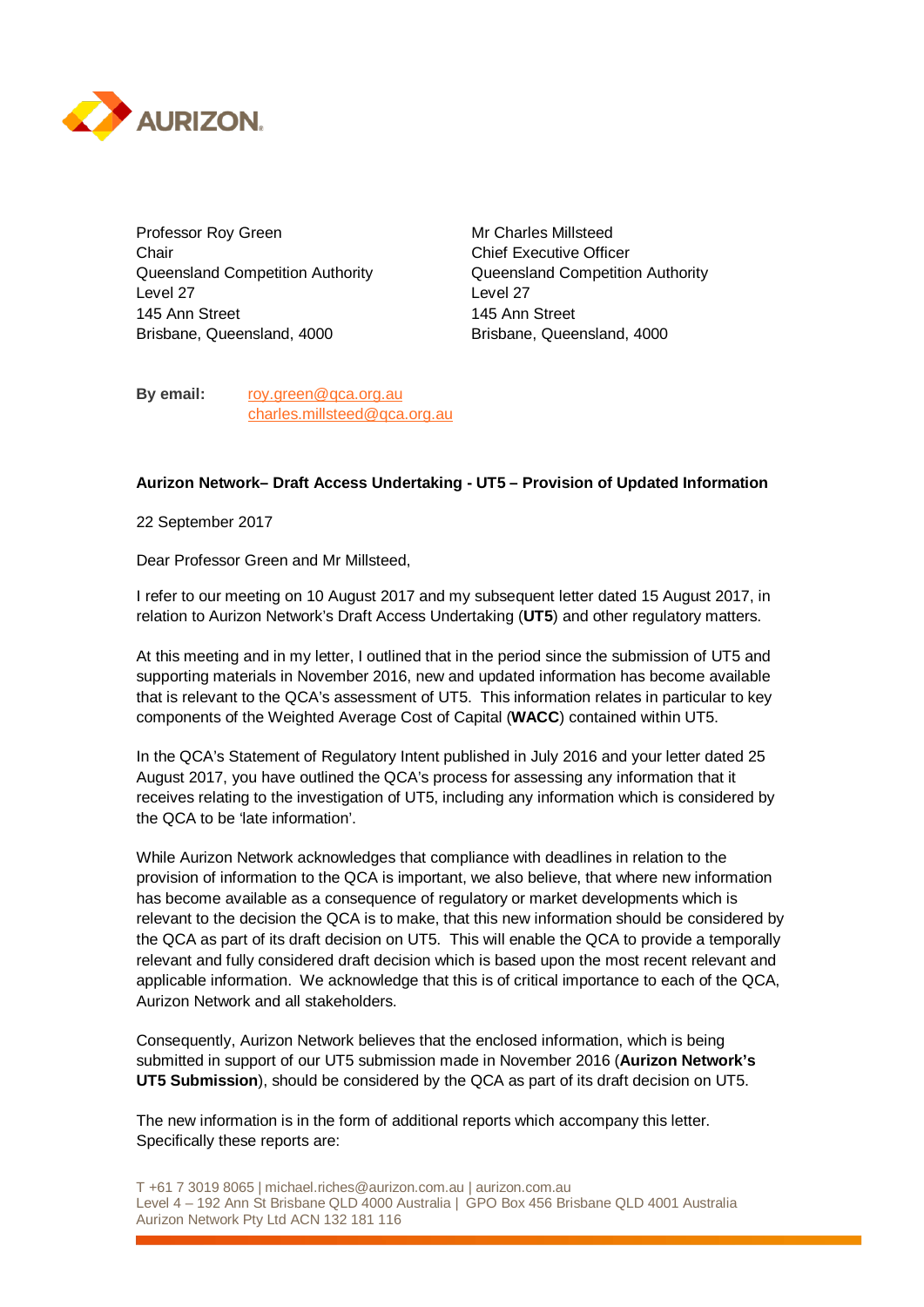- 'Estimating Gamma in the Regulatory Context', prepared by Frontier Economics (**Gamma Report**);
- 'Best Estimates of Inflation for regulatory purposes' prepared by the Competition Economists Group (**Inflation Report**);
- 'Appropriateness of External Credit Rating' prepared by Ernst & Young (**Credit Rating Report**); and
- 'Risk Comparison between Aurizon Network and Energy and Water Networks' prepared by Synergies Economic Consulting (**Risk Comparison Report**).

These new reports are provided to outline the latest market data available, recent court proceedings and recent regulatory decisions which have direct implications for the QCA's draft decision on UT5, in particular in relation to WACC.

Listed below are the details of the relevant reports that are being submitted with this letter, including an outline of the new information contained within each:

## **Gamma Report**

### 1. *New Information*

Since Aurizon Network's UT5 Submission:

- in May 2017, the Full Court of the Federal Court published its decision on the judicial review application brought by the Australian Energy Regulator that raised grounds for review in connection with a decision of the Australian Competition Tribunal concerning the value of gamma in the regulatory frameworks applying in gas and electricity; and
- additional court and Tribunal proceedings have commenced, including the Victorian Electricity Distribution businesses' hearing before the Australian Competition Tribunal which raised grounds for review relating to gamma, and a judicial review hearing before the Full Court of the Federal Court of a decision of the Australian Competition Tribunal concerning the value of gamma in the regulatory framework applying to electricity. Further, the Australian Energy Regulator has published a number of decisions that respond to recent developments and issues raised as to the appropriate value of gamma to be adopted in the electricity and gas regulatory frameworks.

The key question in these processes has been how the value of imputation credits should be interpreted and estimated.

## 2. *Relevance*

The Gamma Report provides an update on Aurizon Network's UT5 submission which incorporates new information based on the processes referred to above.

This information is of critical importance and relevance to the QCA's draft decision on UT5 with respect to the value of imputation credits as a consequence of the similar role of gamma in the regulatory framework that is presently applied to Aurizon Network.

### **Inflation Report**

### 1. *New Information*

Since Aurizon Network's UT5 Submission: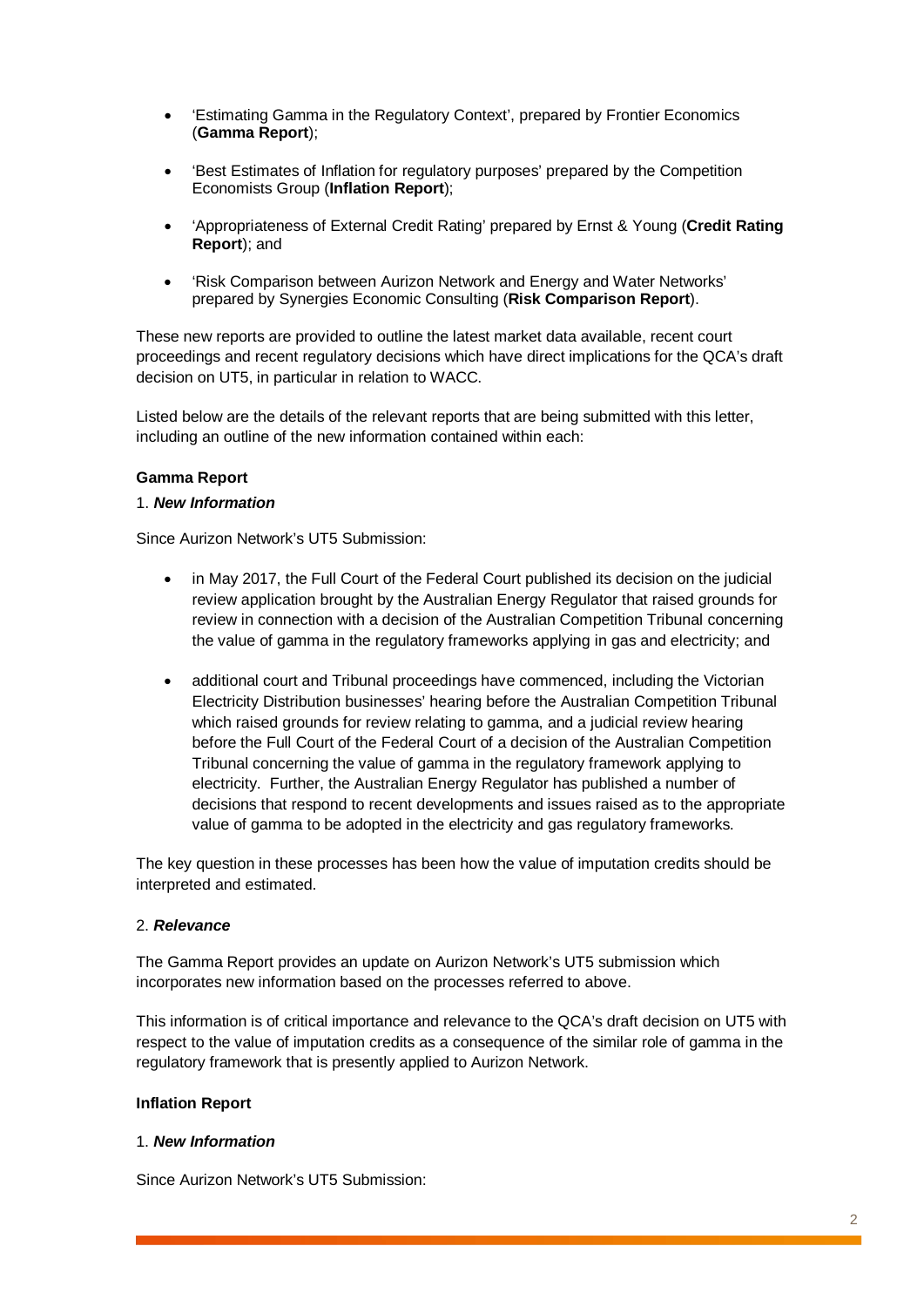- nominal and indexed Australian Government Securities trading data, new actual inflation data and more recent RBA short-term inflation forecasts have become available; and
- the Dalrymple Bay Coal Terminal 2015 DAU process was finalised. The QCA issued a final approval in February 2017 (**DBCT Decision**) in which the QCA approved the use of the inflation forecast methodology involving the use of RBA short-term inflation forecast and long-term inflation target (**RBA method**).

# 2. *Relevance*

Aurizon Network considers that this new and updated information is important in determining the best estimate of inflation to apply in the regulatory regime as implemented by the QCA under the QCA Act. This report analyses the new and updated information and how it is reflected in the different methodologies, in particular:

- how the breakeven inflation forecast, the RBA method and other market based measures such as inflation swaps have changed with respect to market movements; and
- the Inflation Report evaluates the most appropriate inflation forecast with reference to more recent data, the regulatory framework and the DBCT Decision.

As a result, the information contained in the Inflation Report is relevant to the QCA's draft decision on UT5.

# **Credit Rating Report**

## 1. *New Information*

Since Aurizon Network's UT5 Submission:

- credit rating agencies have re-reviewed their assessments of Aurizon Network's credit rating. By way of example, Moody's has revised the negative outlook on the Baa1 credit rating to stable in February 2017, and both Moody's and Standard and Poor's have reaffirmed the credit ratings as Baa1(stable) and BBB+(stable) respectively in August 2017;
- in June 2017, Aurizon Network completed a debt refinancing by issuing \$425 million of Australian medium term notes, supported by the current BBB+/Baa1 credit ratings; and
- in August 2017, Aurizon Network publicly reaffirmed its commitment to maintaining the BBB+/Baa1 rating, as part of the FY17 results release to the Australian Stock Exchange.

# 2. *Relevance*

The Credit Rating Report incorporates these latest developments and concludes that, based on a comparison with peers in the market place and an analysis of the key considerations of an appropriate credit rating, the appropriate credit rating for Aurizon Network is BBB+/Baa1.

The Credit Rating Report also notes that:

• Aurizon Network's credit rating has remained unchanged since inception; and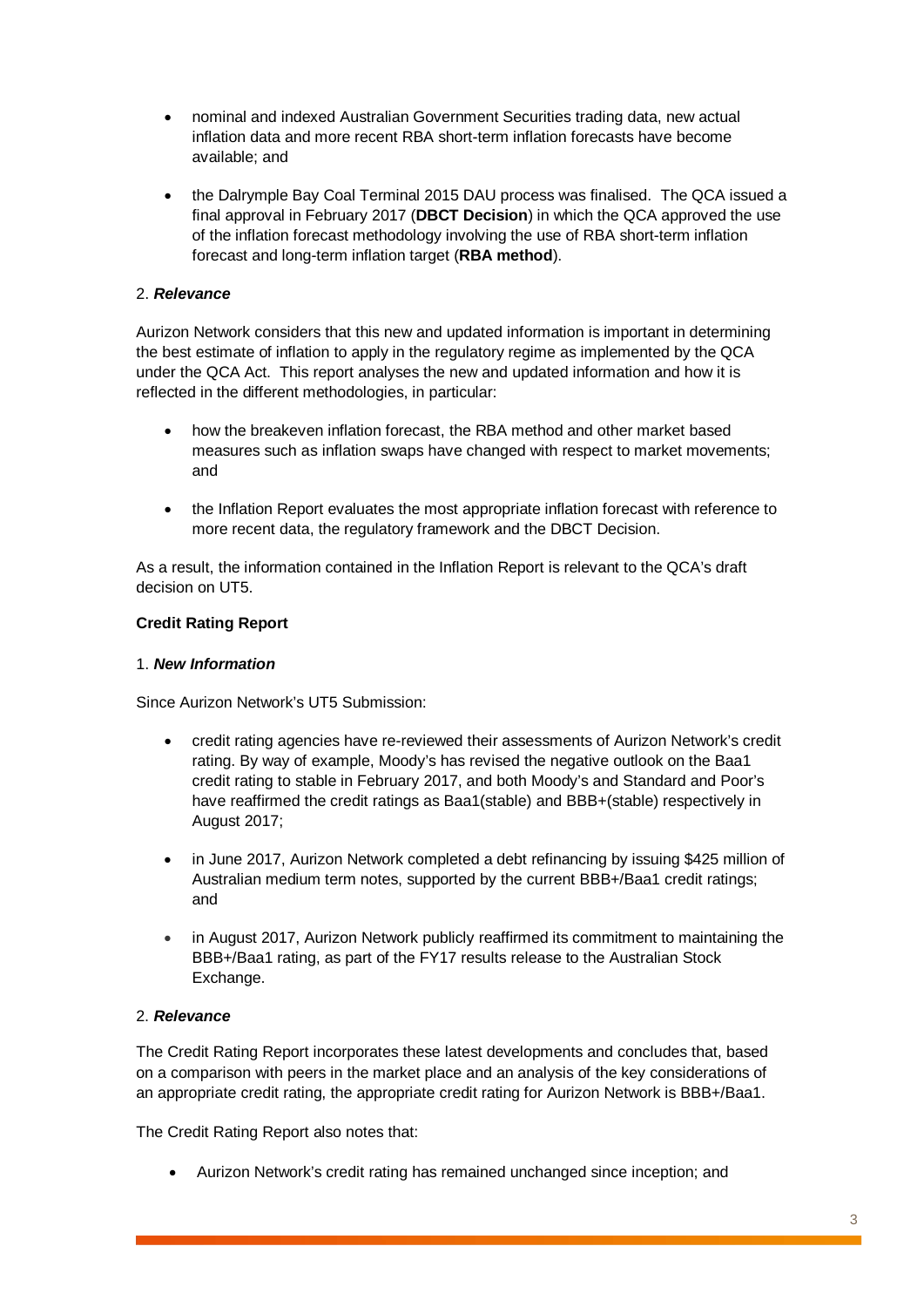• given that Aurizon Network's debt portfolio of >\$3bn has been borrowed based on its existing credit ratings, there are significant commercial implications arising from any substantive change in Aurizon Network's credit metrics and any subsequent downgrade to those credit ratings.

Credit rating is a key input into the WACC determination, given its inter-relationship with capital structure and direct impact on debt risk premium. Consequently, the new information contained in the Credit Rating Report is relevant to the QCA's draft decision on UT5.

# **Risk Comparison Report**

# 1. *New Information*

Since Aurizon Network's UT5 Submission:

- the QCA issued its DBCT Decision in February 2017, which reaffirmed its approach to use energy and water networks as the comparable firms for the purpose of calculating beta;
- metallurgical and thermal coal prices have continued to be highly volatile which increases the propensity for coal producers to adjust operating and contractual arrangements to allow for greater production variability;
- two independent miners, Caledon Coal and Baralaba Coal, entered into voluntary administration in 2017, reinforcing Aurizon Network's concern over counterparty credit risk;
- Wood Mackenzie's latest 2017 seaborne coal market cost curve identifies that a higher proportion of central Queensland coal mines now reside in the highest cost quartile; and
- Adani has committed to the development of its Carmichael mine, which increases the risk of bypass for parts of the Central Queensland Coal Network.

# 2. *Relevance*

The Risk Comparison Report provides a comprehensive assessment of Aurizon Network's risk profile, incorporating the recent developments referred to above. It also provides a detailed comparison between Aurizon Network and energy and water networks, in order to clearly illustrate the differences in the underlying risks. This information is of critical importance and relevance to the QCA's draft decision on UT5 with respect to asset/equity beta, as it affects the selection of comparable firms for the beta calculation.

# **Conclusion**

Although the formal collaborative consultation period on UT5 ended on 17 March 2017, Aurizon Network continued to progressively provide information to the QCA in relation to its Requests for Information on Aurizon Network's maintenance and operating expenditure up until August 2017, which has been a time and resource intensive process.

Although Aurizon Network supports the principle of timely decisions, it should be noted that less than 2 months of the 6-month statutory timeframe has passed as at the date of this letter. The QCA therefore still has a considerable amount of time to fully understand and properly